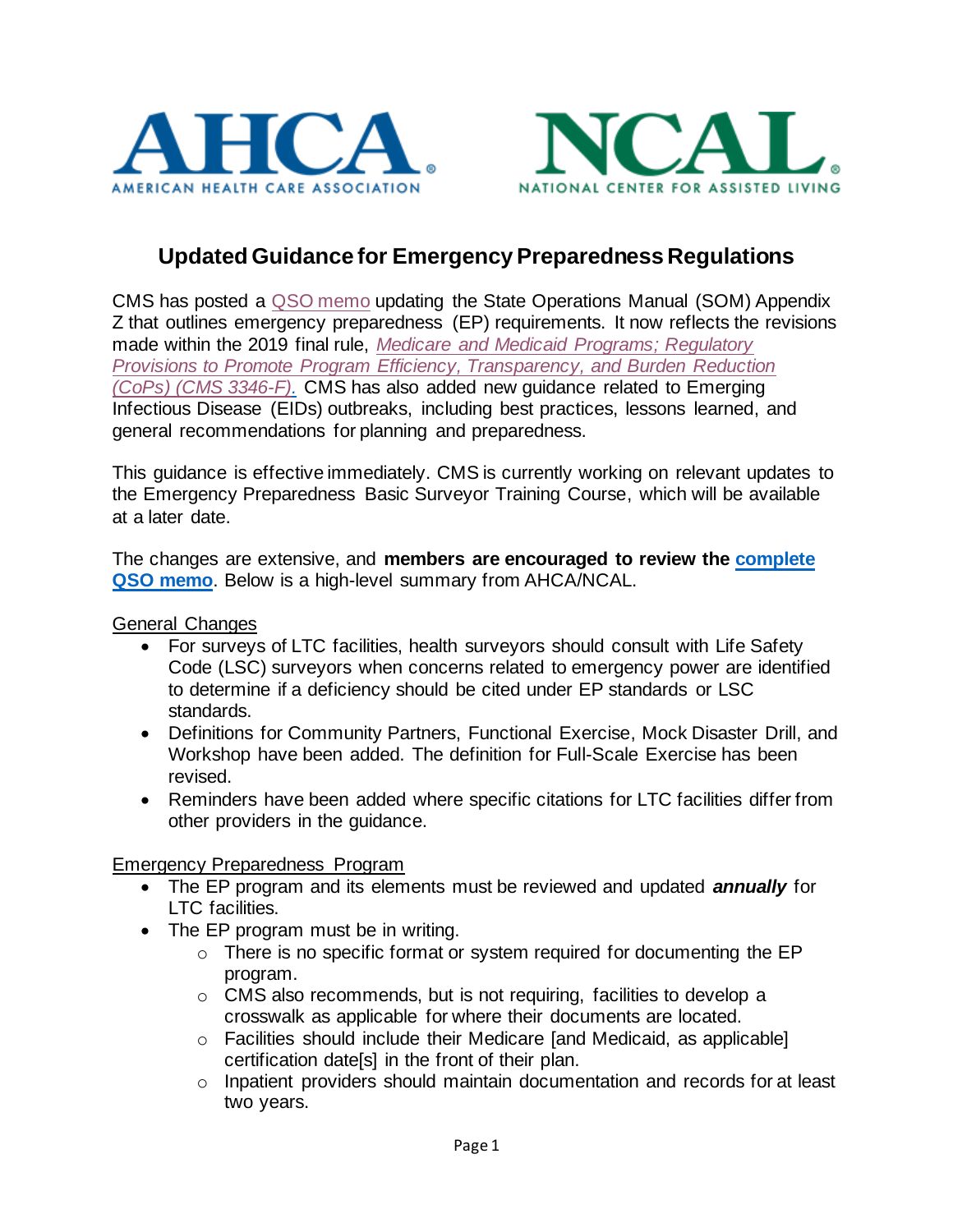- CMS is not requiring approval of the EP program or official "signoff," but recommends facilities check with their State Agencies and local emergency planning coordinators as some states require approval of the EP plans as part of state licensure.
- The EP program should include EIDs and pandemics during a public health emergency (PHE). EID planning should encompass how facilities will plan, coordinate, and respond to a localized and widespread pandemic.
	- o Facilities should consider having infection prevention personnel involved in the planning, development, and revisions to the EP program.
- CMS explains the concept of continuity as the facility's ability to continue operations or services related to patient care and to ensure patient safety and quality of care is continued in an emergency event.
	- o The delegations of authority and succession plans, which are different from the "continuity" plans, are documented plans which outline the specific individuals and alternate/successors who can activate the facilities' emergency plans to ensure patient safety.
	- o Surveyors will interview individuals identified in delegation and succession plans for understanding their role in an emergency.
- The emergency plan should incorporate contingency planning, such as evacuation triggers, in the event essential resources provided by the contractor cannot be fulfilled.
- Facilities should also include in their planning and revisions of existing plans contracts and inventory of supply needs; availability of personal protective equipment (PPE); critical care equipment; and transportation options/needs to be prepared for surge events.
	- o Facilities should also consider updates to their EP policies and procedures during a disaster, including planning for an emergency event with a duration longer than expected.
- The guidance explains that Surveyors are not expected to analyze a facility's risk assessment to determine whether the identified risks are appropriate. Rather, the intent is that Surveyors review the risk assessments to determine if the facility has a risk assessment which is facility-based and also community-based.
	- o Facilities must address each type of hazard within the EP program but can consolidate these policies and procedures based on the designated response without duplication within their program.
	- o CMS also recommends in the risk assessment to consider implications or evaluation of staffing needs, such as delegation of authority and succession plans.

# Surge & Staffing

- The guidance expands on surge and staffing requirements. Facilities must have policies which address their ability to respond to a surge in patients.
	- $\circ$  The emergency plan should include ways the facility will respond to identified patient needs that cannot be addressed by in-house services in an emergency.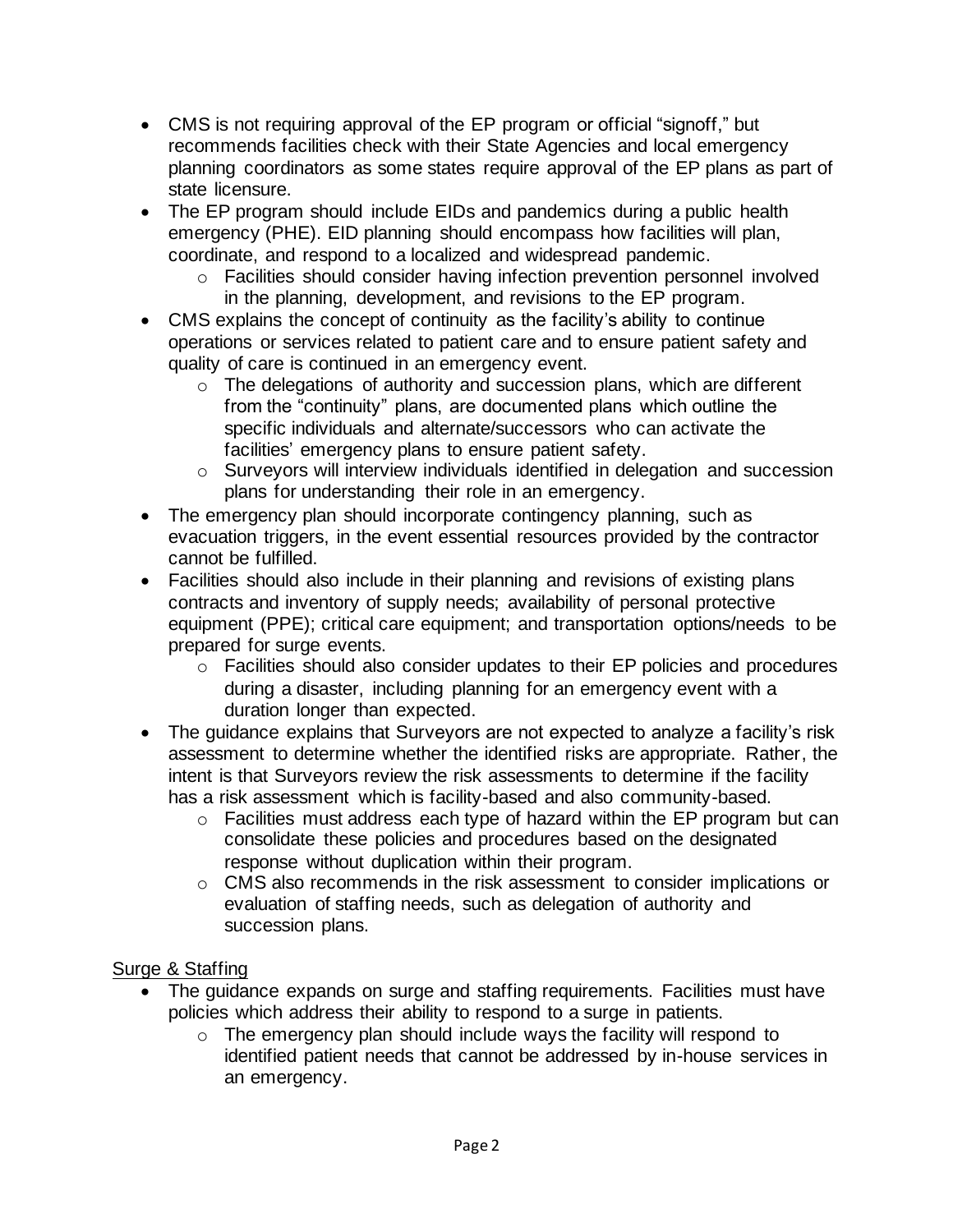- o While use of volunteers is not required, the facility must have policies and procedures to address plans for emergency staffing needs.
- $\circ$  If facilities use volunteers as part of their emergency staffing strategy, policies and procedures should clearly outline what type of volunteers would be accepted during an emergency and what role these volunteers might play.
- o Emergency staffing strategy policies and procedures should outline how the facility would ensure that healthcare professionals used for emergency staffing are credentialed, licensed (as applicable), or able to provide medical support within the facility in accordance with any state and federal laws.

## Cooperation and Collaboration

• Facility awareness of the state's EP programs and pandemic plan ensures coordination occurs with the community. Facilities are expected to engage and coordinate with their local healthcare systems (including any emergency-related Alternate Care Sites), their local and state health departments, federal agency staff. They are also encouraged to engage with their healthcare coalitions, as applicable.

## Alternate Energy Sources & Temperatures

If used, portable generators should be connected to a facility's electrical circuits via a power transfer system, as recommended by the generators' manufacturer. A power transfer system typically consists of a transfer switch, generator power cord, and power inlet box in accordance with manufacturer instructions and NFPA 70, Article 400.8. Individual extension cords should not be run from portable generator outlet receptacles to electrical appliances.

#### Triaging Considerations

- It would be prudent for facilities to consider how they would address a situation where a patient/resident refuses to evacuate. Therefore, leaving a patient in an unsafe environment is not acceptable.
- Triage and coordination of evacuation requires planning and communication of plans within the facility and with entities that assist in providing services such as transportation and life-saving equipment.

# Alternate Care Site (ACS)

• The requirement under the emergency program is that facilities must develop and implement policies and procedures which describe the facility's role in providing care at an ACS during emergencies.

#### 1135 Emergency Waiver

• In the event a facility is operating under a Section 1135 Waiver, including a blanket waiver, facilities should consider their policies and procedures related to the use of the waiver flexibility and timeframe. While facilities are authorized to use a Section 1135 waiver over the duration of the PHE, in accordance with state